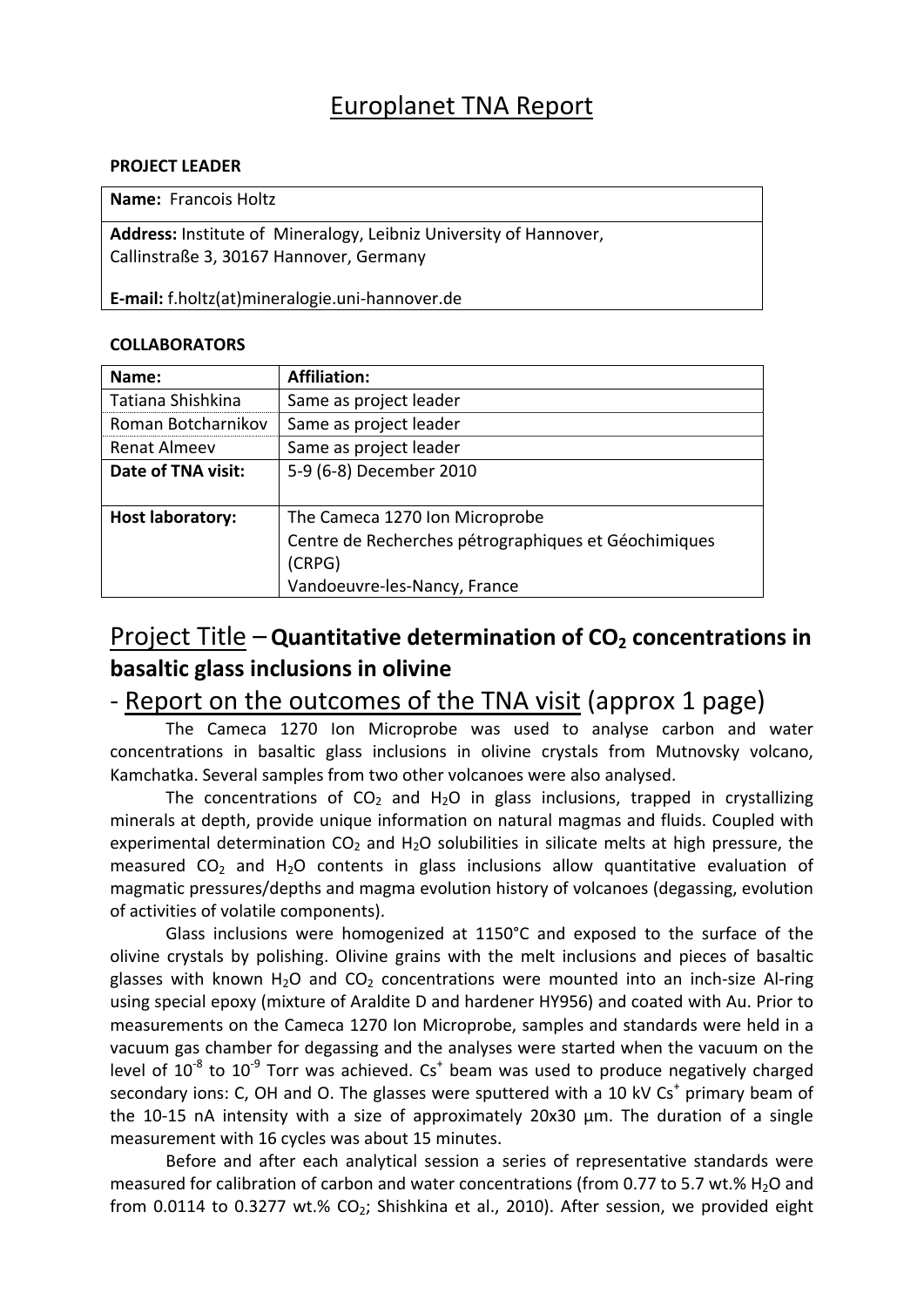glasses with different H<sub>2</sub>O and CO<sub>2</sub> contents as standards for the Cameca 1270 Ion Microprobe Lab in CRPG (Nancy).

The quantification of C and H concentrations was based on calibration curves that show linear correlation between known  $H_2O$  and  $CO_2$  contents and OH/O and C/O ratios, respectively, for the whole range of analyzed concentrations in the standard glasses. It must be noted, however that the analytical technique was not completely successful, because the intensity for both OH/O and C/O showed continuous drift of the obtained signal even after 16 cycles of the analysis. The reason for that might be a contamination of the surface with organic material or continuous evaporation of epoxy in the sample chamber. Another indication for such contamination is the relatively high detection limit for both H and C, as evidenced by the intersection of the calibration curve with the concentration axis (at about 0.7 wt.% for H<sub>2</sub>O and 195 ppm for  $CO<sub>2</sub>$ ). These observations indicate that improved analytical approaches should be used in future, e.g., organic‐free matrix and "pre‐cleaning" of the surface with large beam and long exposure time with consequent analysis using smaller beam size.

Despite the analytical problems, 3 days of measurements on Cameca 1270 Ion Microprobe resulted in ~40 successful analyses of melt inclusions. The majority of the inclusions from Mutnovsky volcano contain 1.7 to 2.7 wt.%  $H_2O$ . This is in a very good agreement with previous analyses of melt inclusions from the same samples performed by SIMS (Cameca ims4f) at the Institute of Microelectronics (Yaroslavl', Russia). In most of the samples no  $CO<sub>2</sub>$  was detected, probably due to incomplete dissolution of the shrinkage bubbles inside the melt inclusions or CO2 loss. Only 7 inclusions provided measurable amounts of  $CO<sub>2</sub>$  from 20 to 180 ppm. Although these values are below or very close to the detection limit, they point to quite low vapour saturation pressures of magmas at Mutnovsky, i.e., approximately below 110 MPa. Only one inclusion from Mutnovsky contains rather high amounts of volatiles: 4 wt.%  $H_2O$  and 353 ppm  $CO_2$  that corresponds to the saturation pressure of approximately 200 MPa (see Fig.1). This implies that olivine crystals from basaltic tephra of Mutnovsky volcano trapped melt inclusions from already significantly degassed magma at a relatively shallow depths (less then 3 km). Therefore we can expect a magma chamber beneath Mutnovsky volcano at the depth of 1 to 3 km.



The samples from Ksudach and Golovnina volcanoes showed typically higher concentrations of both  $H<sub>2</sub>O$  and  $CO<sub>2</sub>$ , indicating that magmas were stored at deeper levels than that of Mutnovsky.

The obtained results show a high potential of the applied analytical techniques, but they also indicate that further improvements of analytical approaches are required for precise and accurate quantitative

determination of both  $H_2O$  and  $CO_2$  concentrations in silicate glasses.